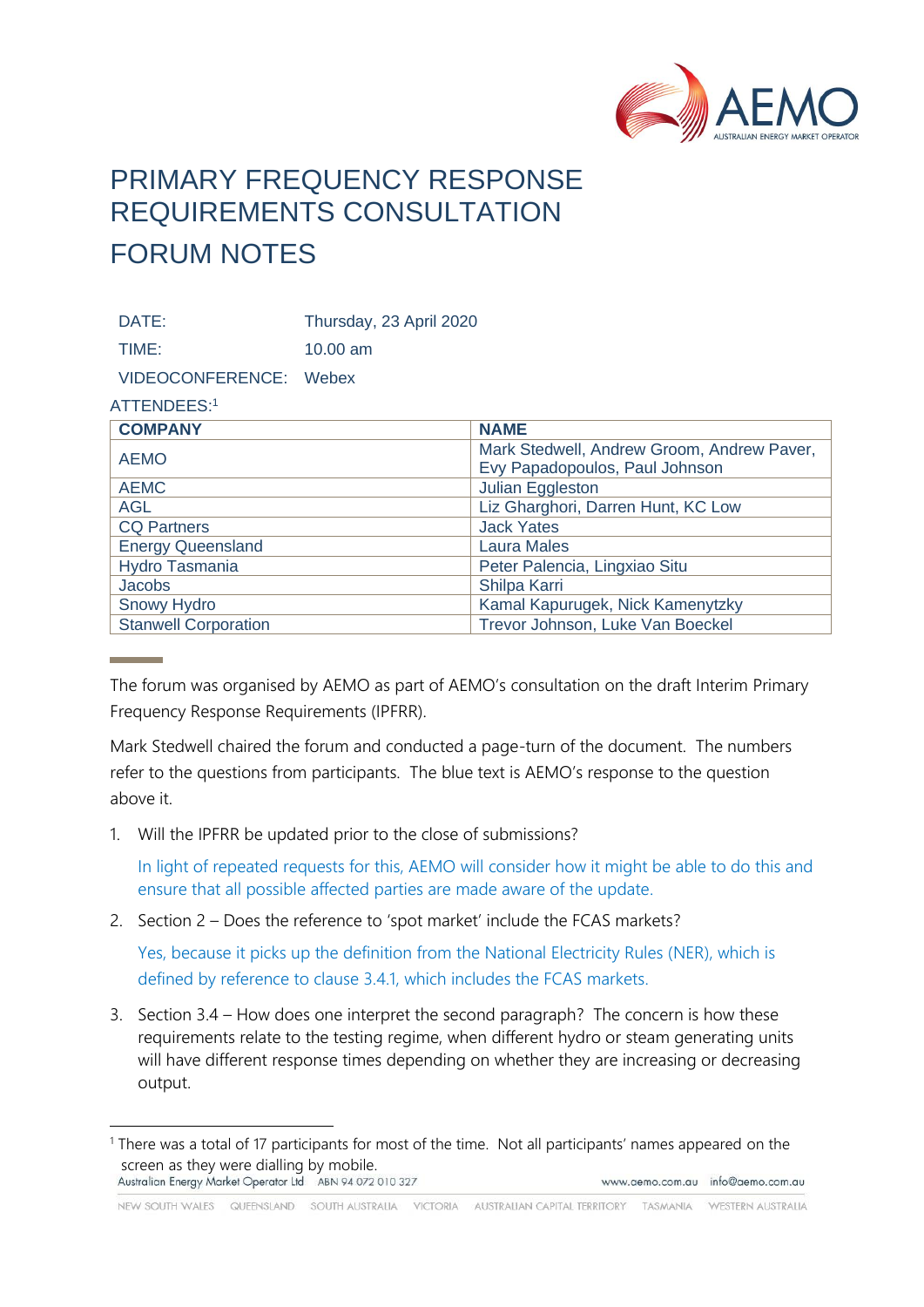

AEMO understands the limitations of hydro plant and appreciate that the speed of response capability can be very different for increasing or lowering output.

The paragraph indicates that response may be demonstrated in a positive *or* negative direction.

Where there are issues with meeting a parameter, they are appropriately dealt with by way of variation.

4. Section 3.4 – Has there been any discussion on the use of  $P_{max}$  as a reference point? In the case of hydro plant, dam level might be a more appropriate parameter.

AEMO is open to the use of other parameters if they are more appropriate and looks forward to suggestions from Consulted Persons on this issue.

Control systems are set based on P<sub>max</sub> and not adjusted by reference to dam levels on a day-to-day basis, and neither is the droop setting. AEMO does not expects that unit control tuning would be continually adjusted in response to system conditions.

If there is any particular issue with this, it can be addressed by way of variation.

5. Section 3.4 – The reference to control settings being 'adequately damped' is problematic.

This is a standard requirement for all control systems. It is prescribed by the National Electricity Rules (NER).

6. Section 4.1 – Can Generators withdraw PFR if it is not safe for their plant?

Yes. It is acknowledged as one of the limitations on the provision of PFR, currently in section 4.2 and 9.1. In the next draft, it will be one of the standing variations.

7. Section 4.1 – Will Generators need to notify AEMO every time PFR is withdrawn for such a reason?

No. AEMO is adopting a compliance-light approach.

If, after implementation, AEMO sees Generators are withdrawing PFR for no apparent reason, or relatively frequently, this might cause AEMO to reconsider how it addresses compliance monitoring and reporting.

8. Section 5.1 – What does the last paragraph mean?

This was included to assist with the paperwork where a Generator has many generating systems it operates, so that it can include all self-assessment results in the one submission. It is optional. Generators can also, if they wish, submit separate self-assessments for each Affected GS.

- 9. Section 5.1 Do tests need to be carried out in preparation for the self-assessment? Some Generators have many plant and won't have enough time to test every unit.
- 10. Any issues that individual Generators have with their plant should be taken offline with relevant AEMO staff. Emails to [pfr@aemo.com.au](mailto:pfr@aemo.com.au) are encouraged to kick off any private consultation on how to meet these requirements.Section 6 – What is the timeline for implementation?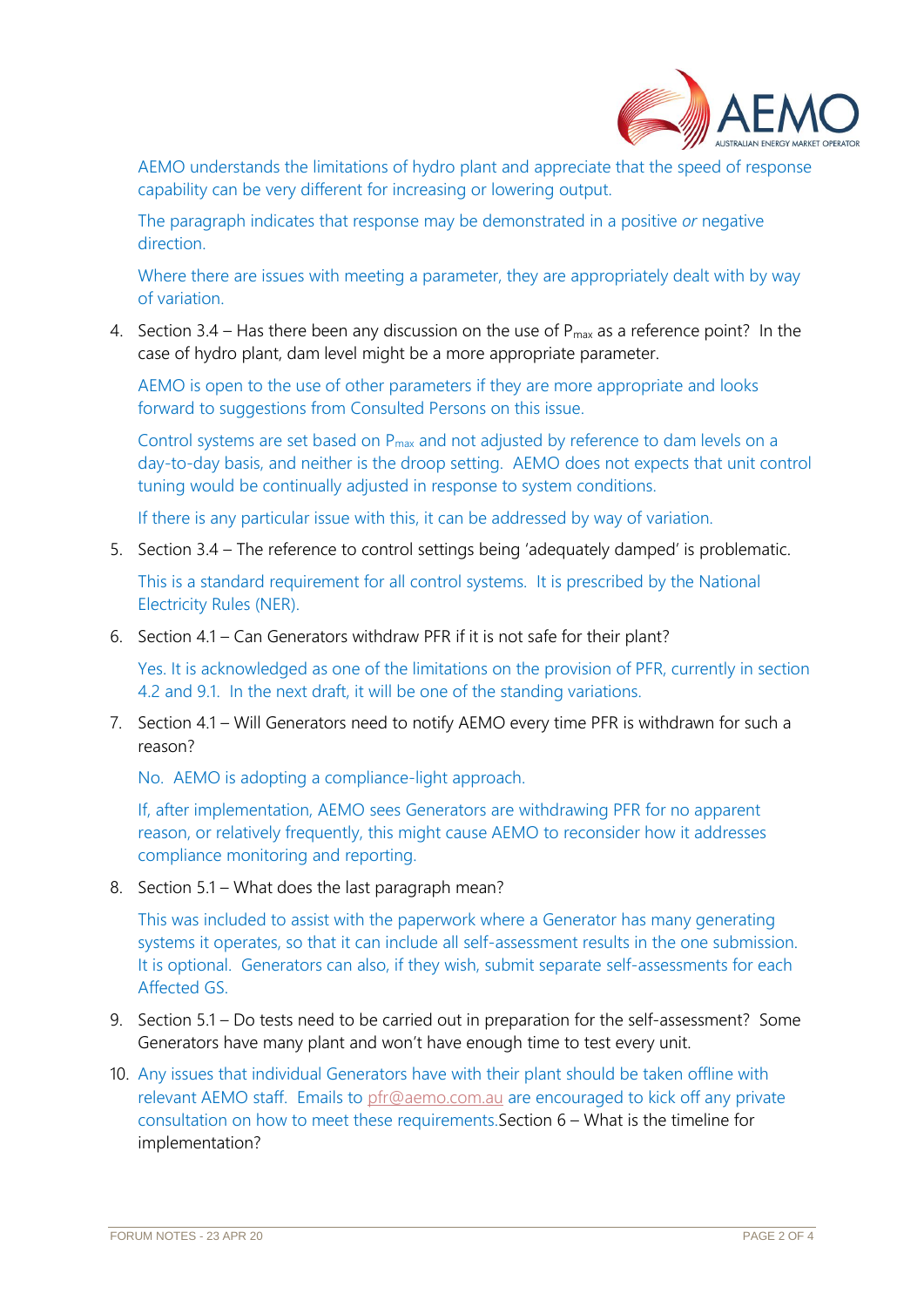

AEMO expects the Tranche 1 generating systems to be providing PFR before summer. Realistically, if all goes well, the first lot will probably be asked to change their settings by late September.

- 11. Section 6.3.1 There is a typo. The Appendix referred to should be C, not B. Noted.
- 12. Section 7 The difference between exemptions and variations.

AEMO considers an exemption to be appropriate if plant cannot be made frequencyresponsive after having considered every available option and having applied the principles in clause 4.4.2B of the NER.

A variation would be appropriate if plant is frequency-responsive but cannot meet one or more of the parameters AEMO expects to provide PFR.

- 13. Section 7 Will generating systems that are not registered in the FCAS markets be exempt?  $N<sub>0</sub>$
- 14. Section 7 What if plant is not designed to be frequency-responsive?
- 15. Yes, but only if Generators can demonstrate a lack of frequency-responsiveness by providing design information. AEMO understands that some run-of-river hydro plant could be in this category. Section 7 – What if plant is old and not frequency-responsive?

AEMO is interested in the plant's inherent capability. It becomes a question of looking at how it might be made frequency-responsive and whether there are any physical impediments to this.

16. Section 8 – Will tests be carried out on a generating unit or generating system basis?

The requirements and the tests are based on generating system, namely each DUID is a separate 'unit' for the purposes of these requirements and the testing regime.

While these requirements and tests are drafted on a generating system basis, there could be cases where it might be more appropriate that they be dealt with on a generating unit basis, especially where the units within a generating system are of a different type, or have different control systems and settings.

Outliers are encouraged to contact AEMO at [pfr@aemo.com.au](mailto:pfr@aemo.com.au) to kick off any private consultation on these requirements.

17. Section 8 – There are three compliance verification options: (a) normal metering, (b) FCAS metering and (3) high speed metering (HSM). Which of these should be deployed?

The rule<sup>2</sup> precludes AEMO from requiring HSM for PFR, but if a Generator has it installed for other reasons and they wish to use it for the purposes of PFR verification, that would not be an issue for AEMO.

<sup>2</sup> See clause 4.4.2A(c)(2) of the rule. Available at [https://www.aemc.gov.au/rule-changes/mandatory](https://www.aemc.gov.au/rule-changes/mandatory-primary-frequency-response)[primary-frequency-response.](https://www.aemc.gov.au/rule-changes/mandatory-primary-frequency-response)